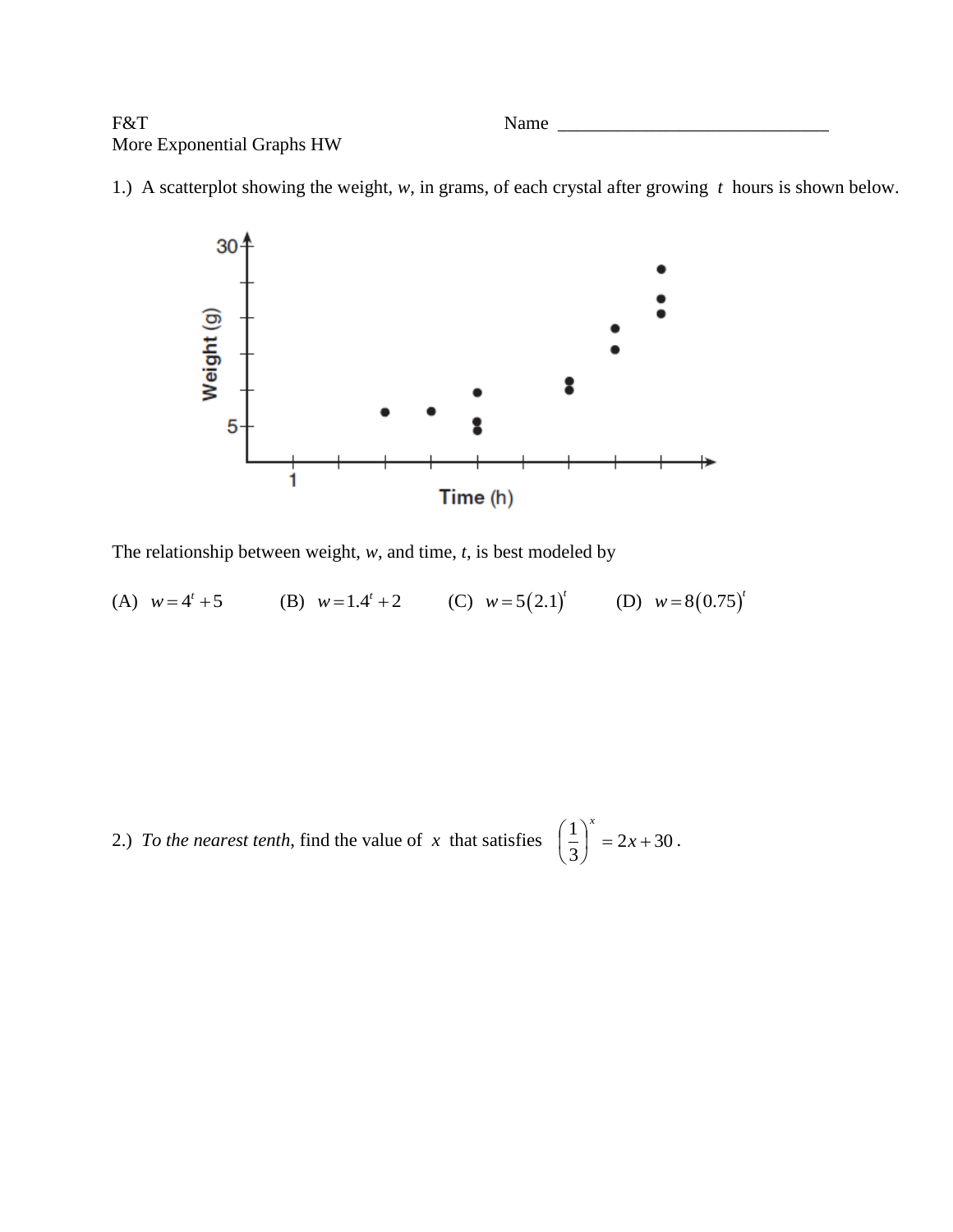3.) The value of a certain small passenger car based on its use in years is modeled by  $V(t) = 22,000(0.9)^t$ , where  $V(t)$  is the value in dollars and *t* is the time in years.

Dan had to take out a loan to purchase the small passenger car.

The function  $L(t) = 17,000(0.95)^t$ , where  $L(t)$  is measured in dollars, and t is the time in years, models the unpaid amount of Zach's loan over time.

a. Graph  $V(t)$  and  $L(t)$  over the interval  $0 \le t \le 8$ , on the set of axes below.